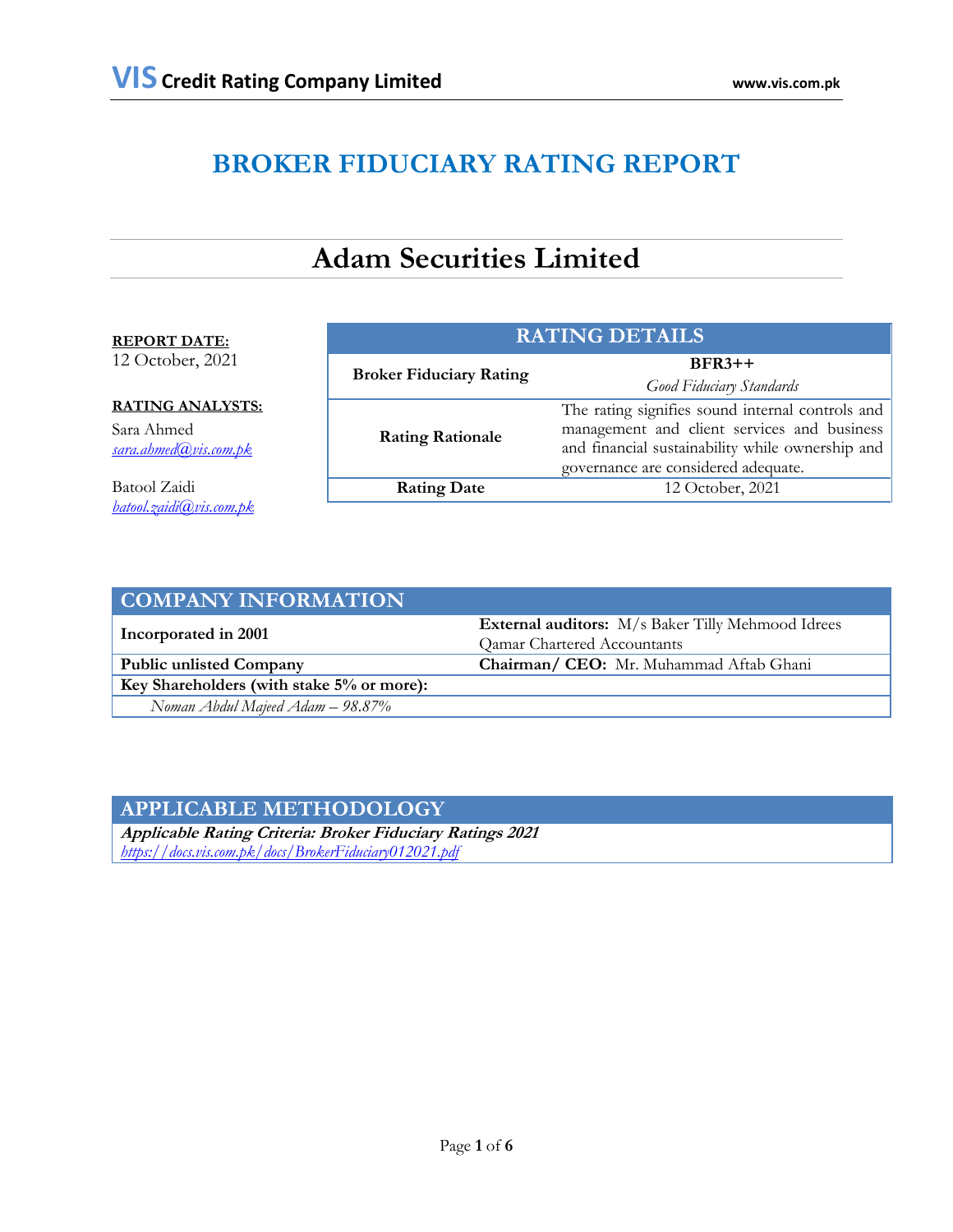Adam Securities (ASL) was incorporated in 2001 as a private limited company and subsequently became a public unlisted company in 2016. ASL is principally engaged in provision of equity brokerage facilities to domestic retail and institutional clients. Major shareholding of the company is vested with Mr. Noman Abdul Majeed who serves as a director of the company.





ASL is a Trading Right Entitlement Certificate (TREC) holder of Pakistan Stock Exchange. The company is also a Member of Pakistan Mercantile Exchange Limited (PMEX). External auditors are M/s Baker Tilly Mehmood Idrees Qamar Chartered Accountants. Auditors belong to category 'A' on the approved list of auditors published by the State Bank of Pakistan (SBP). ASL operates through its head office based in Karachi.

| <b>Business and Financial Sustainability Indicators</b> |         |             |             |  |  |
|---------------------------------------------------------|---------|-------------|-------------|--|--|
|                                                         | $FY21*$ | <b>FY20</b> | <b>FY19</b> |  |  |
| Size of Net Worth (Rs. In Millions)                     | 923.28  | 586         | 487         |  |  |
| Gearing x (total interest bearing debt/ total equity)   | 0.19x   |             | 0.15x       |  |  |
| Leverage x (total liabilities/ total equity)            | 0.41x   | 0.78x       | 0.65x       |  |  |
| Liquid Assets/ Total Liabilities (x)                    | 2.93x   | 1.7x        | 0.7x        |  |  |
| Short term Investments/ Total Equity (%)                | 85%     | 53%         | 19%         |  |  |
| Market Share (%)                                        | 13%     | 13%         | $9\%$       |  |  |
| Efficiency $(\%)$                                       | 36%     | 40%         | $55\%$      |  |  |

*\*Unaudited Accounts*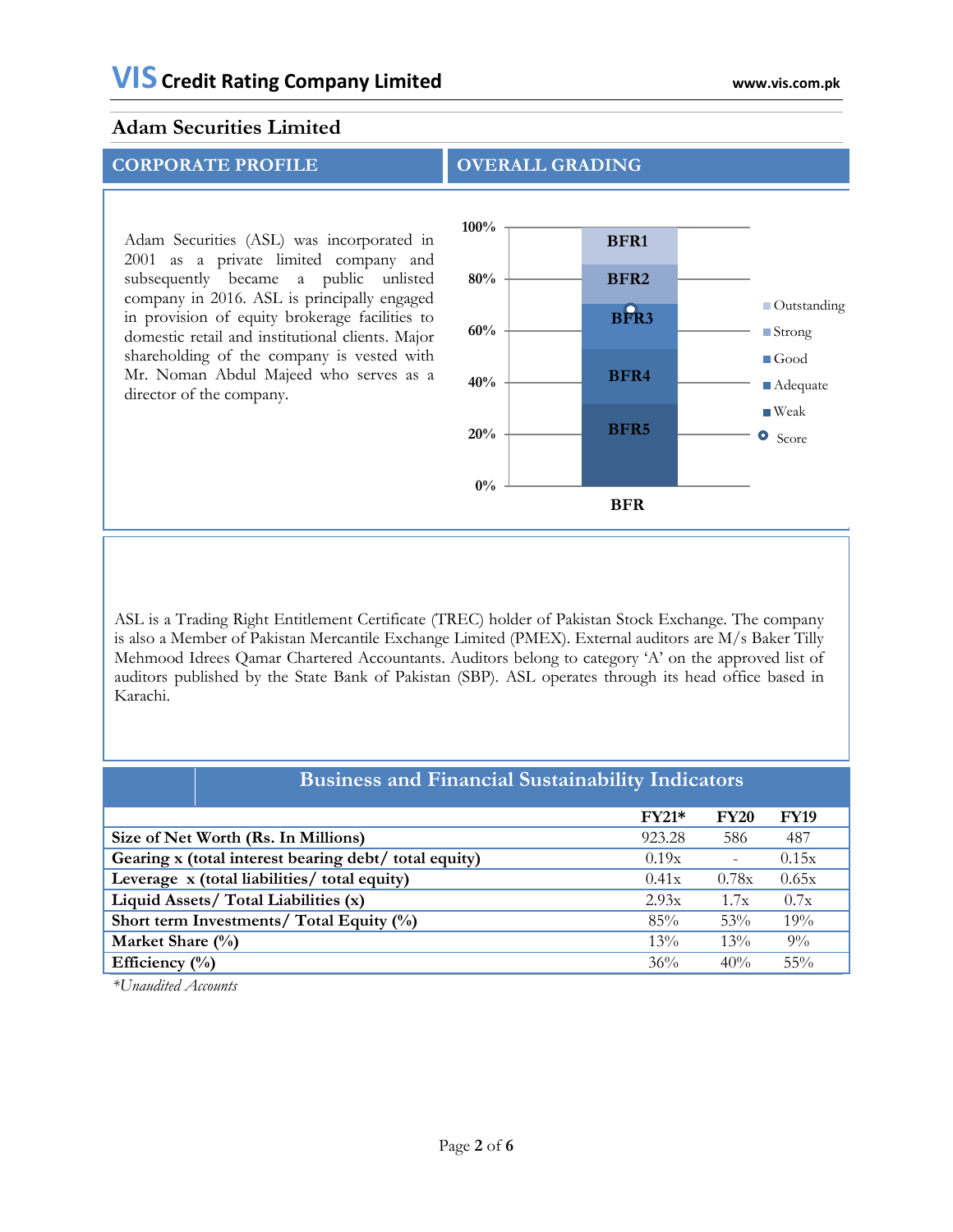# **Rating Indicators**

#### **Ownership & Governance**

- Governance framework remains adequate however, board size constraints the formation of independently represented board committees. Presence of an independent director on the board has been noted.
- Adding Statement of Compliance with Code in the company's annual accounts would enhance disclosure level.



# **Business & Financial Sustainability**

- Augmenting the revenue base with diversified income streams may improve the business risk profile of the company.
- Liquidity profile remains strong with liquid assets providing 2x coverage to liabilities.
- Quantum of short term investments in relation to equity stood was higher at the end of FY21 relative to FY20 depicting a higher assumption of market risk impacting the overall risk profile of the entity.
- Gearing  $0.19x$  (FY20:  $0.0x$ ) and leverage  $0.43x$ (FY20: 0.78x) indicators however remain low.
- Profitability profile witnessed significant improvement on a timeline basis backed by oneoff capital gains; however sustainability of profits from core operations and retention of market share will be important for ratings.
- Cost to income ratio is supported by capital gains. Sustainability of the same will be important for maintaining operational efficiency.
- The underwriting quality of the company remained sound wherein of the total underwriting exposure of Rs. 109m in six underwriting commitments take up amounted to Rs. 1.4m.



#### **Ownership & Governance**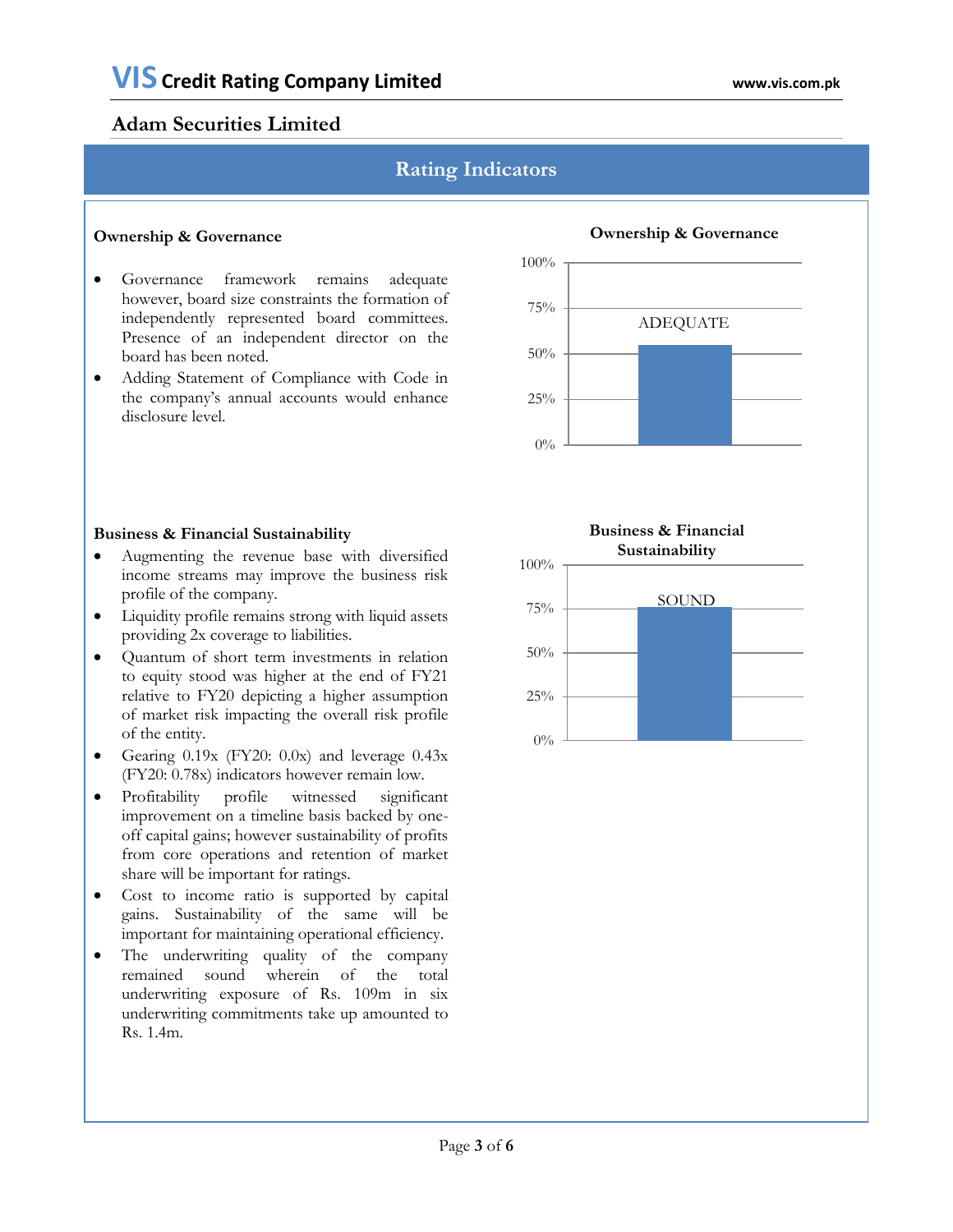#### **Management & Client Services**

- Management & client services remain sound with a well-integrated customer order tracking and reporting system, however, complaint management systems may be enhanced by adding complaint section on the website's header.
- Room for strengthening business contingency framework exits through third party intervention for backing up data at a different location and increasing the frequency of disaster recovery exercises.

#### **Internal Controls & Regulatory Compliance**

• Internal control framework is sound with policies and procedures being in place; however, scope of Employee Trading Policy (ETP) may be improved by including guidelines for trading in blackout windows.



#### **Internal Controls & Regulatory Compliance**



#### **Broker Fiduciary Rating Explained**

*In Securities Broker Fiduciary Rating (SBF), the strength of fiduciary role of the securities brokers is captured through the relative financial strength of the securities broker firm and its sponsors along with depth of internal control and governance framework, which are key rating ingredients. Responsiveness of the risk and internal control structure, quality of HR and soundness of the business infrastructure determine the strength of management and level of service quality of a stock broker. VIS Credit Rating Co. Ltd. (VIS) has developed a rating system that evaluates brokerage firms on the basis of such practices and the systems instituted to safeguard investor interests are at the forefront.*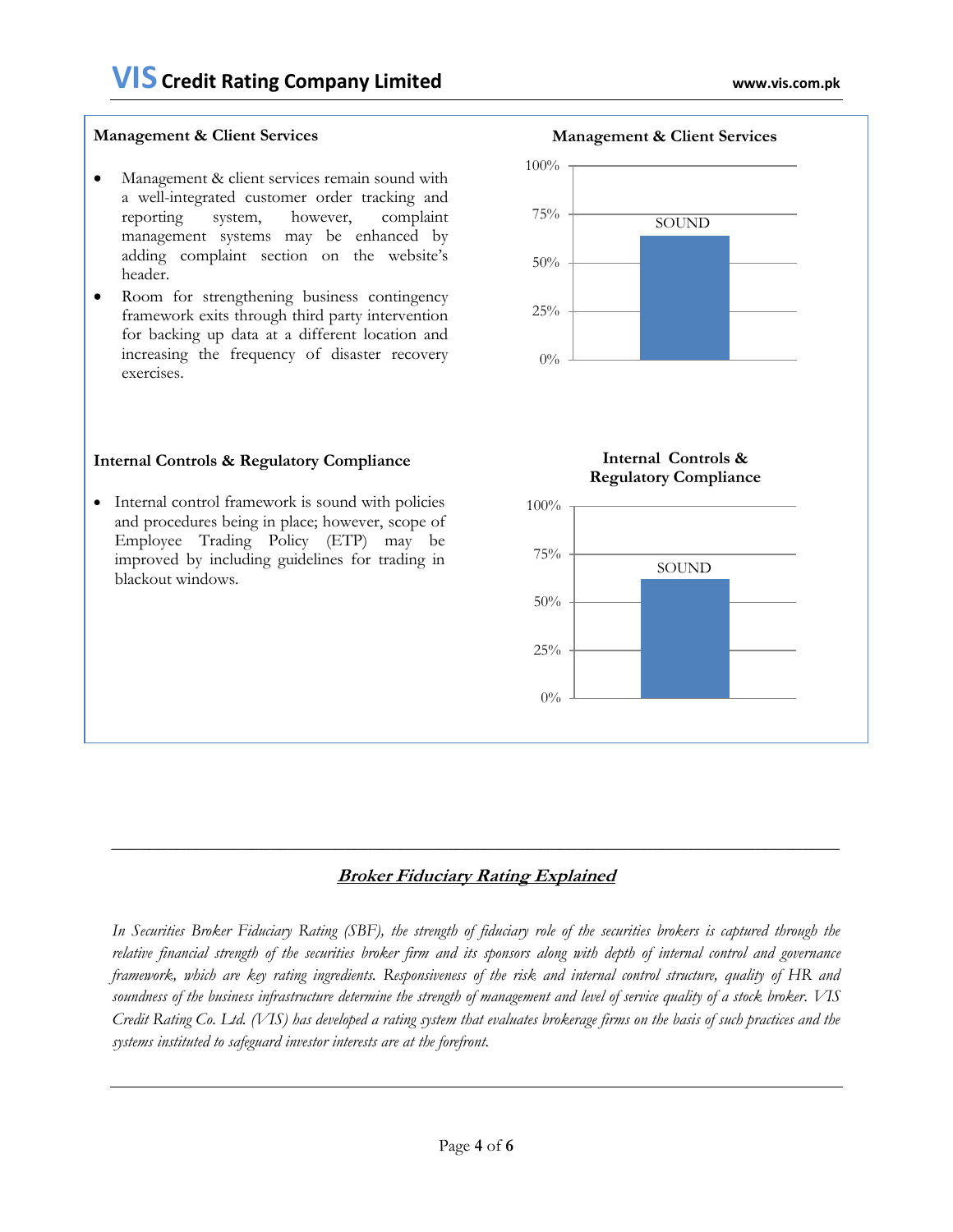# **FIDUCRIARY RATING SCALE & DEFINITIONS Appendix I**

### RATING SCALE & DEFINITIONS: SECURITIES BROKER FIDUCIARY RATING

BFR1 Outstanding fiduciary standards

BFR4++, BFR4+, BFR4 Adequate fiduciary standards

BFR2++, BFR2+, BFR2 Strong fiduciary standards

BFR5++, BFR5+, BFR5 Weak fiduciary standards

BFR3++, BFR3+, BFR3 Good fiduciary standards

#### **Rating Outlooks:**

The three outlooks 'Positive', 'Stable' and 'Negative' qualify the potential direction of the assigned rating(s). An outlook is not necessarily a precursor of a rating change. Refer to our 'Criteria for Rating Outlook' for details. www.vis.com.pk/images/criteria\_outlook.pdf